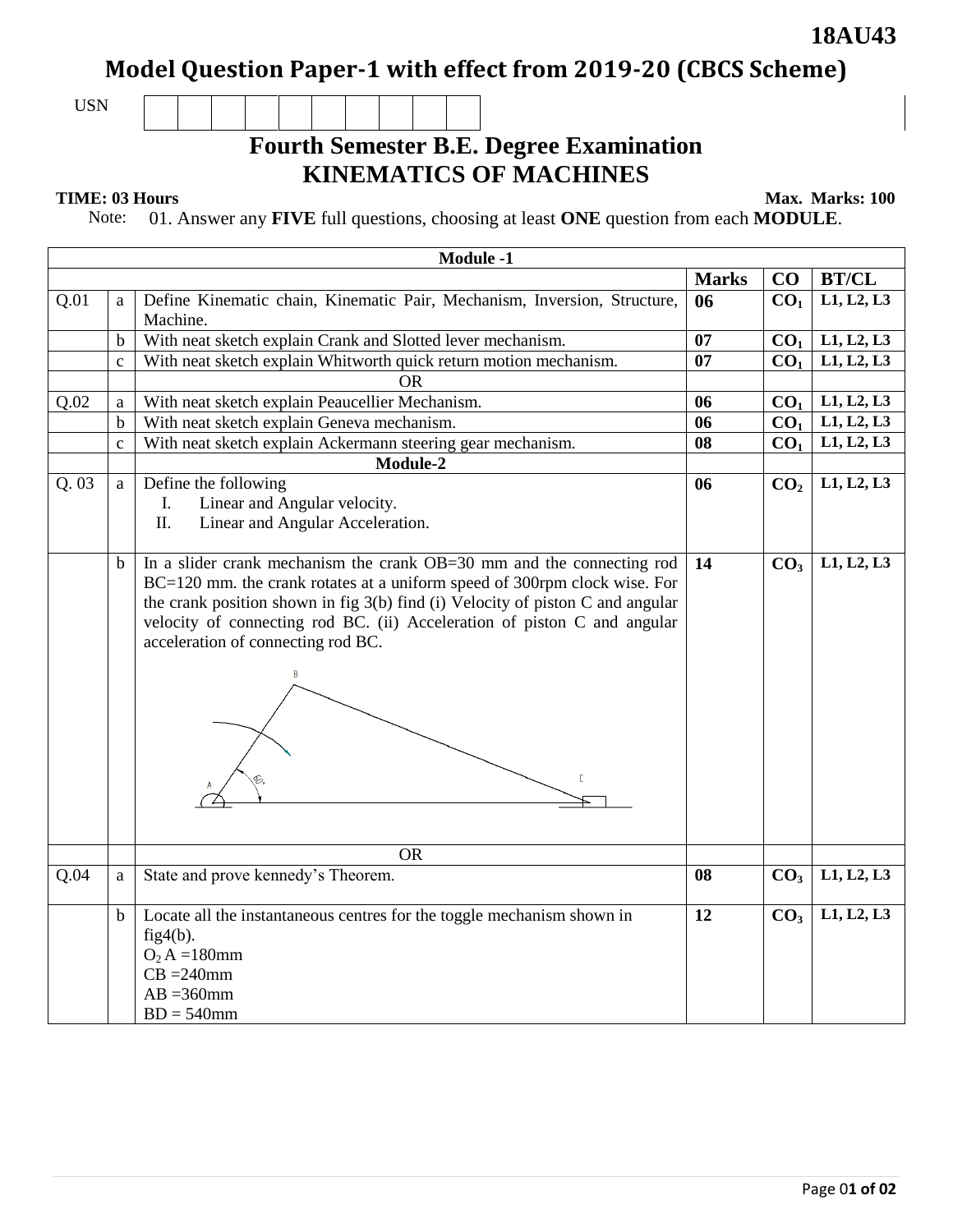# **18AU43**

|       |             | (CO mitt                                                                                                                                                                                                                                                                                                                                                                                                                                                                                                                                                                 |           |                 |            |
|-------|-------------|--------------------------------------------------------------------------------------------------------------------------------------------------------------------------------------------------------------------------------------------------------------------------------------------------------------------------------------------------------------------------------------------------------------------------------------------------------------------------------------------------------------------------------------------------------------------------|-----------|-----------------|------------|
|       |             | Fig4(b)                                                                                                                                                                                                                                                                                                                                                                                                                                                                                                                                                                  |           |                 |            |
|       |             | Module-3                                                                                                                                                                                                                                                                                                                                                                                                                                                                                                                                                                 |           |                 |            |
| Q.05  | a           | Explain Klein's construction for slider crank mechanism.                                                                                                                                                                                                                                                                                                                                                                                                                                                                                                                 | 10        | CO <sub>3</sub> | L1, L2, L3 |
|       | $\mathbf b$ | In a reciprocating engine the length of crank is 250mm and length of<br>connecting rod is 1000mm. The crank rotates at an uniform speed of 300rpm<br>in clock wise direction and the crank is inclined at $30^{\circ}$ with inner dead centre.<br>The centre of gravity of the connecting rod is 400mm away from the crank<br>end. By Klein's construction determine (i) Velocity and acceleration of<br>piston. (ii) Angular velocity and angular acceleration of connecting rod and<br>(iii) Velocity and acceleration at the centre of gravity of the connecting rod. | <b>10</b> | CO <sub>3</sub> | L1, L2, L3 |
|       |             | <b>OR</b>                                                                                                                                                                                                                                                                                                                                                                                                                                                                                                                                                                |           |                 |            |
| Q.06  | a           | Using complex algebra derive expression for velocity and acceleration of the<br>piston, angular acceleration of connecting rod of a reciprocating engine<br>mechanism. With these expression determine the above quantities, if the<br>crank length is 50mm, connecting rod 200mm, crank speed is constant at<br>3000rpm and angle is $30^{\circ}$ .                                                                                                                                                                                                                     | 20        | CO <sub>3</sub> | L1, L2, L3 |
|       |             | Module-4                                                                                                                                                                                                                                                                                                                                                                                                                                                                                                                                                                 |           |                 |            |
| Q. 07 | a           | Derive an expression to determine length of arc of contact for a pair of<br>mating gears.                                                                                                                                                                                                                                                                                                                                                                                                                                                                                | 10        | CO <sub>5</sub> | L1, L2, L3 |
|       | b           | The following data refers to two mating involute gears of $20^{\circ}$ pressure angle.<br>Number of teeth on pinion is 20. Gear ratio $= 2$ . Speed of pinion is 250rpm.<br>Module $= 12$ mm. if the addendum on each wheel is such that the path of<br>approach and the path of recess on each side are half of the maximum<br>permissible length. Find (i) The addendum of pinion and gear. (ii) The length<br>of arc of contact. (iii) The maximum velocity of sliding during approach and<br>recess.                                                                 | <b>10</b> | CO <sub>5</sub> | L1, L2, L3 |
|       |             | <b>OR</b>                                                                                                                                                                                                                                                                                                                                                                                                                                                                                                                                                                |           |                 |            |
| Q.08  | a           | Sketch and explain<br>Simple gear train.<br>I.<br>Π.<br>Compound gear train.                                                                                                                                                                                                                                                                                                                                                                                                                                                                                             | 08        | CO <sub>5</sub> | L1, L2, L3 |
|       | $\mathbf b$ | In an epicyclic gear train, the internal wheels A, B and the compound wheels<br>C and D rotates independently about axis 'O'. The wheels E and F rotates on<br>a pin fixed to arm G. E gears with A and C, and F gears with B and D. All the<br>wheels have same pitch and number of teeth on E and F are 18, $C = 28$ , $D = 26$ .<br>(i) Sketch the arrangement (ii) Find the number of teeth on A and B. (iii) If<br>the arm G makes 150rpm cw and A is fixed find speed of B (iv) If the arm G<br>makes 150rpm cw and wheel A makes 15 rpm ccw, find the speed B.    | 12        | CO <sub>5</sub> | L1, L2, L3 |